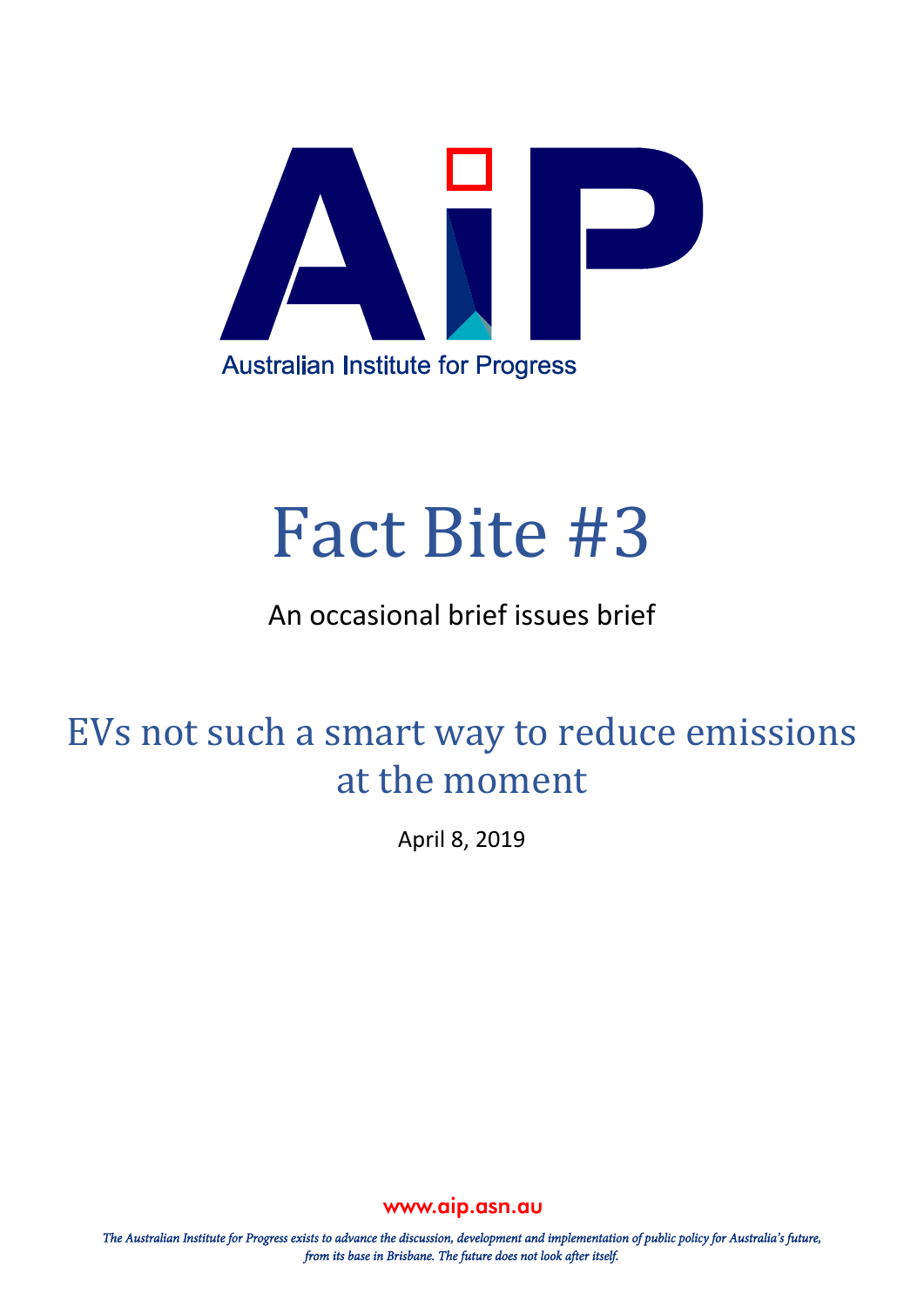The ALP recently released its [Plan for more renewable energy and cheaper power](https://www.laborsclimatechangeactionplan.org.au/)<sup>i</sup> which includes a promise to have 50% of new car sales made up of electric vehicles (EVs). This is an undertaking on a scale unlike anything promised in Australia before. The cost of new generation to electrify the entre transportation system alone will be 12 times the investment in the NBN without allowing for upgrades to the transmission network etc.

It is extremely ambitious, compared with other international schemes like EV30@30, which sees 30% of new vehicles being electric by 2030 and comes without costings. Our estimates put the cost of constructing new electricity generation to electrify the transport sector at an indicative \$614 billion as it will involve doubling electricity capacity using renewables only.

When considering the policy here are some considerations that should be weighed.

- 1. There is a shortage of key materials required for the manufacture of key components for electric vehicles, such as rare earths. As other countries electrify their transport sector these materials will be in shorter supply and increase in cost, working against any projected decrease in the cost for EVs.
- 2. Many of the critical components for EVs come from China, including rare earths. Australia's transport system therefore depends on a country that is a strategic geopolitical competitor, with an authoritarian and oppressive government.
- 3. If electric vehicles are introduced to Australia's current electricity generating network they will actually increase CO2 emissions, because they will be fuelled substantially by black and brown coal. Lower emission forms of generation need to become more widespread before it makes any sense to introduce EVs. Mining and refining of rare earths involves environmental issues, including radioactive waste. This could stop treatment in some countries, including Australia.
- 4. The cost of electrifying the transport sector will be somewhere in the range between \$436 Billion (100% wind) and \$791 Billion (100% solar), without counting network upgrades which will be substantial, but more difficult to quantify. With a 50/50 mix of wind and solar the cost would be \$614 Billion
- 5. The electrification cost will be borne by the whole of the community via increased electricity prices, irrespective of whether they own an EV or not, because network and generation charges will be spread across the whole of the network, not just that part being built specifically to meet the increased demand caused by the transport sector.
- 6. The Opposition doesn't spell-out how it will meet the 50% target, but it could be done by paying a subsidy to purchasers to encourage them to purchase a new EV, or it could be done via quotas imposed on car manufacturers or by raising emissions standards on new cars. This should at the least be modelled and explained.
- 7. The policy will wreck the market for used cars, making it expensive for users to change over, and increasing the likelihood they will keep petrol and diesel driven cars operating even longer. So 50% of new cars might be EV, but the overall car fleet may change much more slowly as a result.
- 8. \$0.41 per litre is taken in Federal excise to fund road construction. There is no explanation as to whether this will be compensated for with an EV user charge. On average fuel consumption the average motorist pays \$548 per annum towards roads. Across the entire transport sector the federal government earns \$17 Bn plus each year.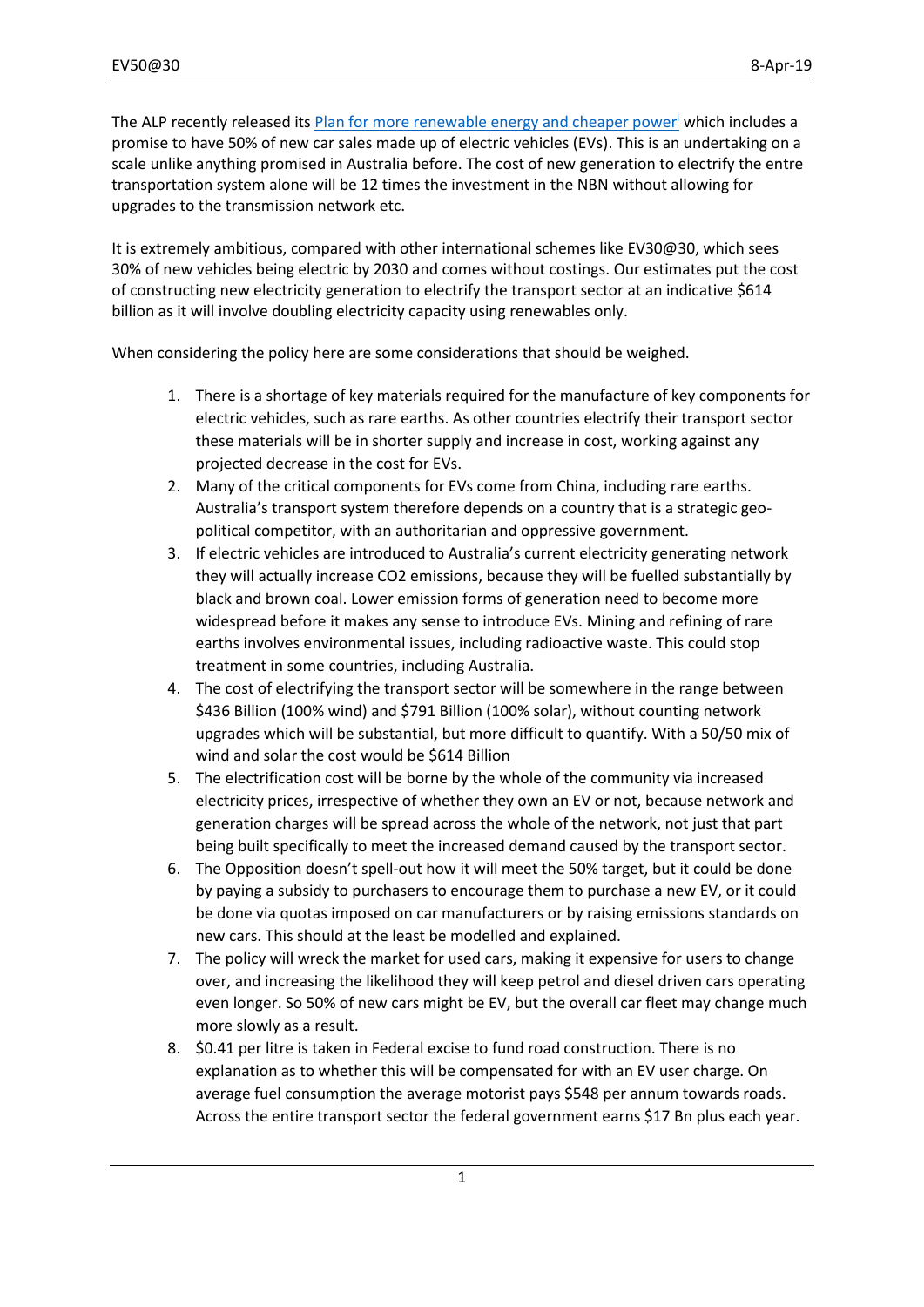#### *Material constraints*

The ALP policy is part of a worldwide movement to electrify the transport sector. So ALP policy will have domestic cost implications as households replace their existing cars with new ones, but this will occur in an environment where the cost of electric vehicles will be set by international factors that will tend to make them more expensive than they would otherwise be because of a shortage of materials to manufacture key components.

EVs consume minerals that are not in high supply, like cobalt and nickel, as well as rare earths. On the basis o[f the EV30@30 target](https://www.iea.org/media/topics/transport/3030CampaignDocumentFinal.pdf)<sup>ii</sup> (a less ambitious target of 30% of the world's EVs being electric by 2030) the world will need to build 228 million EVs by 2030, which is a 7600% increase on the 3 million or so in existence. That will require a quantum leap in manufacturing and materials. The manufacturing should be catered for in mostly existing factories, but the materials required for parts of the vehicles, the batteries and magnets in particular, will not be so easy to extract in the volumes required. This will lead to cost pressures due to minerals being in short supply that will tend to counteract efficiencies of scale or design.

- $\bullet$  [60% of the world's cobalt comes from the Democratic Republic of the Congo](https://www.globalenergymetals.com/cobalt/cobalt-supply/)<sup>iii</sup>. There is potential for supply shocks from shortages, as well as political instability. The price of cobalt is likely to rise significantly.
- Nickel is widely distributed, but there has been a drawdown of stocks on the LME, meaning that demand exceeds supply. [There is plenty of potential nickel around for current needs,](https://investingnews.com/daily/resource-investing/base-metals-investing/nickel-investing/nickel-outlook-price-gains/)  [but prices are likely to rise medium term](https://investingnews.com/daily/resource-investing/base-metals-investing/nickel-investing/nickel-outlook-price-gains/)<sup>iv</sup>. It is also used in the manufacture of a large number of other products, for example stainless steel, so there will be plenty of competition for it. Whether mines can be ramped up to deal with 20 or 30 million EVs each year is an open question.
- The price of lithium is depressed, partly as a result of new supply, and lack of demand. Many [industry participants are predicting this to change in 20/21](https://investingnews.com/daily/resource-investing/battery-metals-investing/lithium-investing/lithium-outlook/)<sup>v</sup>. If demand from EVs grows as predicted can mines be brought into production quickly enough? Will we need new discoveries, and if so, how long will these take to be brought into production.
- Rare earths are not particularly rare, but profitable producers of them are. Australian company Lynas has 10% of the market for NdPr and is the only substantial producer outside China. NdPr is two elements, Neodymium and Praseodymium, which are used in the strong magnets required for wind turbines and electrical vehicles. Forecasts for NdPr demand see volume increasing around 6% per annum. That's another Lynas being brought into production every second year. Lynas is currently [experiencing problems in Malaysia where it](https://www.smh.com.au/business/companies/malaysian-pm-adds-to-woes-for-aussie-miner-lynas-20190406-p51bgk.html)  [processes its minerals because one of the by-products is naturally radioactive](https://www.smh.com.au/business/companies/malaysian-pm-adds-to-woes-for-aussie-miner-lynas-20190406-p51bgk.html)<sup>vi</sup>. Green NGOs have been campaigning against them. The Malaysian government is demanding that the radioactive by-product be returned to Australia. Lynas has also considered the possibility of relocating the refining process to Australia. Will the same green activists, [which include](http://www.greenpeace.org/seasia/Press-Centre/publications/Report-Lynas/) [Greenpeace](http://www.greenpeace.org/seasia/Press-Centre/publications/Report-Lynas/)<sup>vii</sup>, campaign against this as well, and how might this constrain NdPr production?
- A good demonstration of the difficulties of bringing mines into production is provided by Arafura Resources Limited, another Australian rare earth miner with a similar-sized deposit to Lynas, which has spent 10 years developing the business case for its resource. It is still not in production. This demonstrates the difficulties of bringing on enough supply in any reasonable timescale, indicating that costs for the materials are likely to rise substantially, increasing the relative costs of EVs.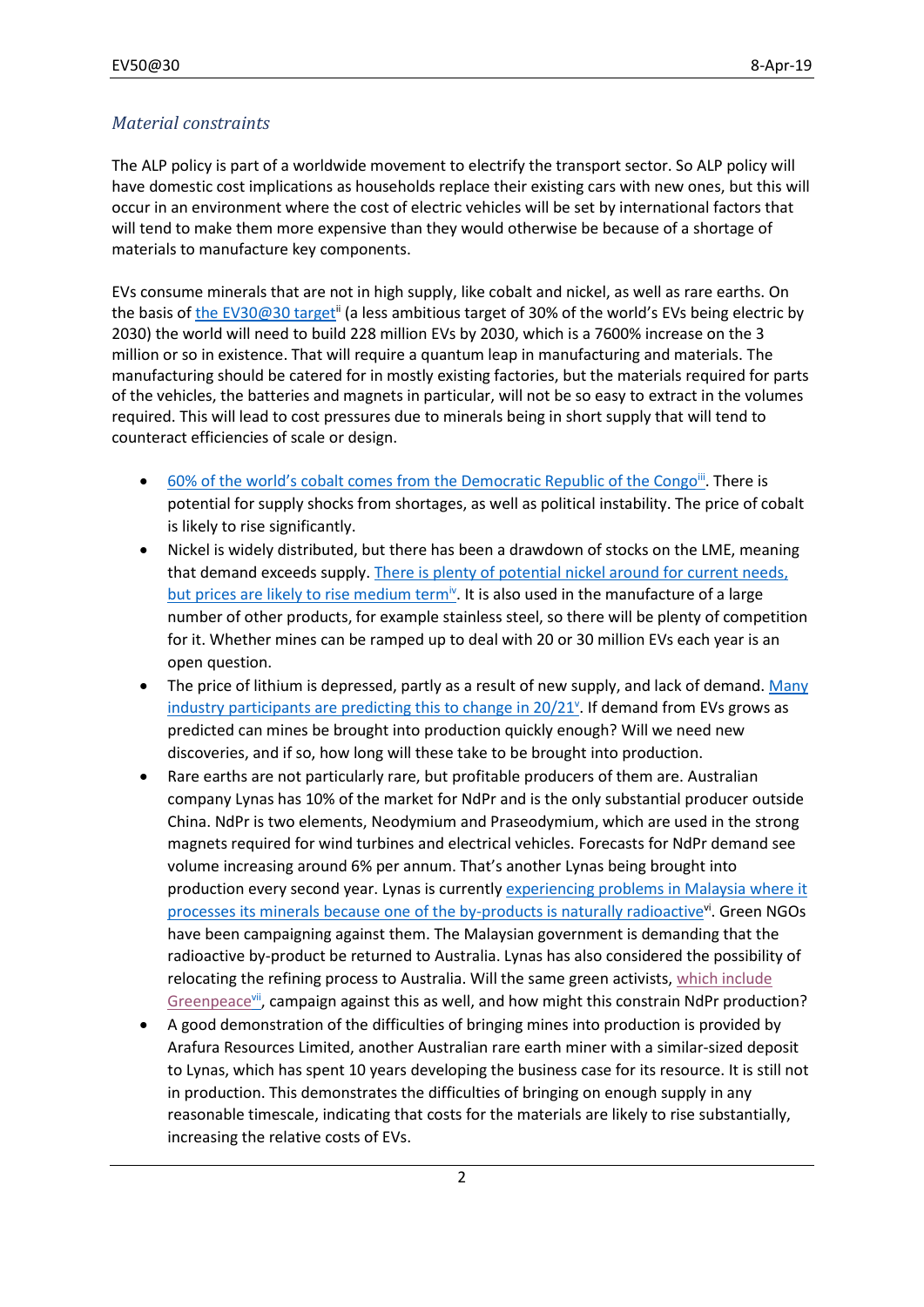#### *Power supply constraints*

Australia generated [927 Peta Joules of electricity in 2015-16](https://www.energy.gov.au/sites/g/files/net3411/f/energy-update-report-2017.pdf)viii (257,500 GWh) and road transport consumed 1,189 Peta Joules (equivalent to 330,280 GWh) in the same period. If we are to electrify our entire vehicle fleet we will need to more than double our electricity generation capacity. Australia currently has approximately 50 GW of electricity generation capacity. If the road transport need is to be met using wind and solar, we will need to build somewhere between 140 and 250 GW of generation capacity because of the low capacity utilisation of wind (35%) and solar (20%) coupled with some form of storage and perhaps another 50 GW of gas-fired power as ultimate backup. (This scenario is conservative with respect to storage and allows just enough to back-up wind and solar on average, filling all other non-average gaps with gas. If batteries were to be used to provide 100% back-up the cost would be much higher again). On this basis, and excluding projects like Snowy 2.0, which is also a form of electricity storage, we will need between 23 and 50 GW to store the excess power generated by the renewables for use when they are not available.

This table calculates the upper and lower bounds as all wind (cheapest) and all solar (most expensive). In reality the result will be somewhere between. Costs are based on 2019 [analysis by the US Energy Information Administration](https://www.eia.gov/outlooks/aeo/assumptions/pdf/table_8.2.pdf)<sup>ix</sup> which contains construction figures for all types of generation, and storage, and is converted into Australian dollars at a rate of USD \$0.75 to AUD \$1.00

| <b>Cost of additional generation</b> |                   |                   |                   |
|--------------------------------------|-------------------|-------------------|-------------------|
|                                      | <b>\$Billions</b> | <b>\$Billions</b> | <b>\$Billions</b> |
| <b>Technology</b>                    | Wind              | Solar             | 50/50 Mix         |
| <b>Turbines</b>                      | 309               | 594               | 452               |
| <b>Storage</b>                       | 60                | 130               | 95                |
| Gas                                  | 66                | 66                | 67                |
|                                      | 436               | 790               | 614               |

At the same time we will be spending a similar amount replacing existing generating infrastructure to make it emissions free as well as an unspecified amount on transmission lines to take electricity from where it is generated to where it is used.

- Irrespective of where vehicles are charged we will need to significantly upgrade electricity networks in the suburbs as well as the CBD. Three phase power will be mandatory to every house.
- We will need a significant network of charging stations. The demands they will make on the local network will be an order of magnitude greater than required in suburbs and the CBD. Because of the way network charges are calculated, the cost of this will be borne by electricity users in general, increasing the cost of power.

#### *Battery constraints*

 Models used to forecast high take-up of EVs are based on the assumption that costs will fall and EVs will become price competitive with internal combustion motor vehicles. While there has been rapid increase in the efficiency of batteries, this cannot continue indefinitely.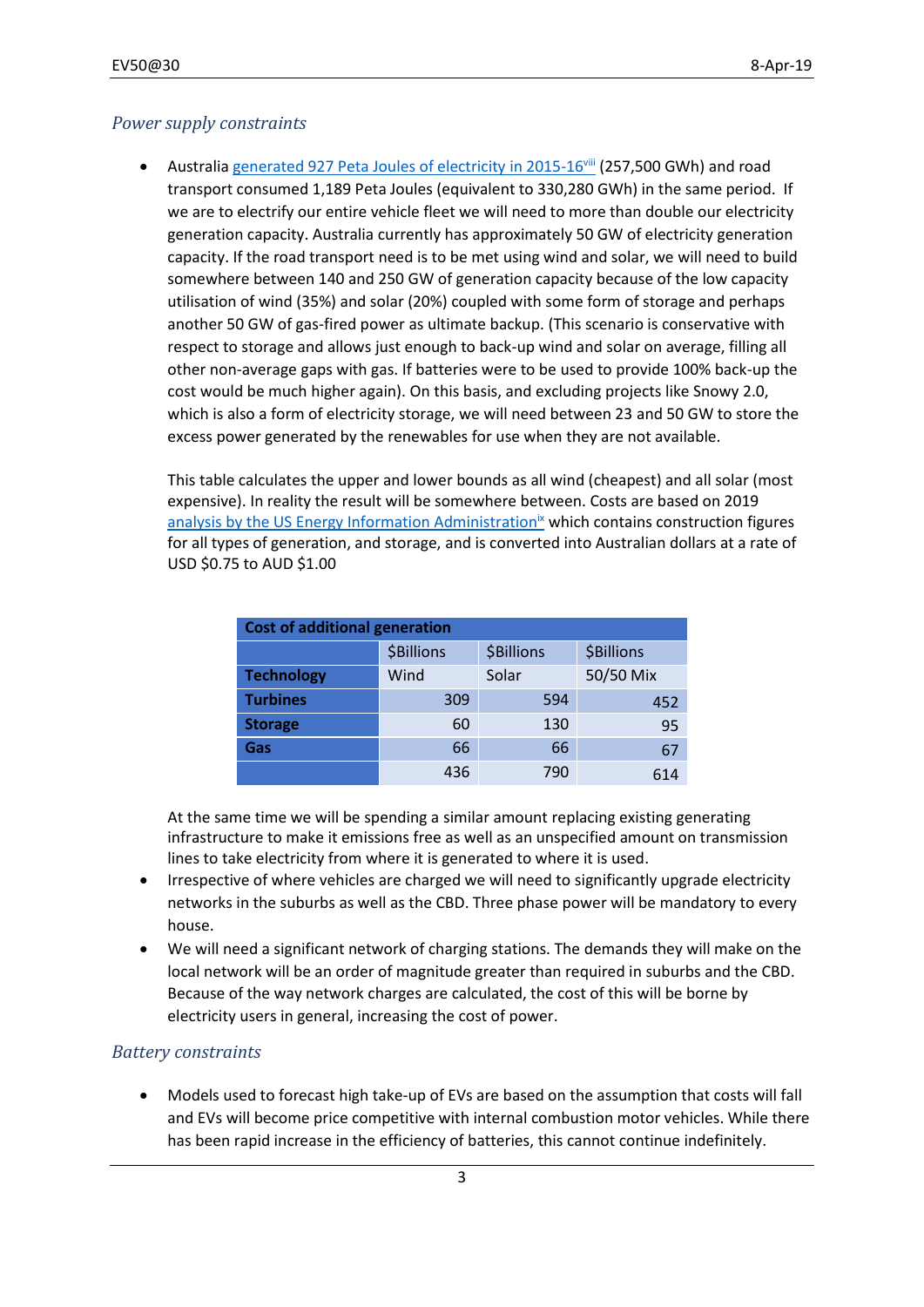Politicians and journalists erroneously make comparisons between the improvement in computers and improvement in renewable energy technologies, but this is to compare walnuts with watermelons.

 Computers manipulate information, batteries provide energy. Computers have got faster and cheaper by doing more with less: more computations using less power. But there are physical laws which dictate the limits to moving objects. They have mass, and the force to accelerate a given mass at a certain rate increases in a straight line with increase in either mass or acceleration. The only way batteries can become cheaper is to become more efficient, but this is limited by the chemical processes involved.

#### *An increase in EVs in Australia will lead to an increase in CO2 emissions*

- This is counterintuitive, but true, at least in the short term, and depending on what country you are living in. EVs are a good option for reducing emissions in Paraguay, with almost 100% of its power provided by hydro, but not in Australia, where most power is still generated by coal as per this study by **Shrink This Footprint<sup>x</sup></u>.** This may change under Labor, although how close they will get to their target of meeting 50% of electricity generation by 2030 has yet to be seen. Mandating electric vehicles may make this a little easier on the basis that total generation will increase, and most of the new generation will be solar or wind, however, battery storage is lagging, and coal and gas will be needed to fill the gaps when wind is blowing and sun isn't shining.
- Manufacture of EVs also requires a lot of electricity, most of which, again depending on country of manufacture, will emit CO2. While this is true for all automobiles, there is likely to be a bring-forward element in EV car purchases. Because of the likely decay in resale prices for petrol vehicles some purchasers will decide to bring forward the purchase so that they can still sell their old car at a reasonable price. The longer they delay, EVs may get cheaper, but the value of their existing combustion vehicle deteriorate even faster, so increasing change-over cost. So there should be an early surge in manufacture of EVs.
- Sequencing is the key to achieving reductions in CO2 emissions using EVs. You need to change the composition of your power generation fleet, before you change your vehicle fleet.
- Consumers could take emissions into their own hands, and charge the car at home using solar energy. This is feasible, but will increase the effective cost of the car because batteries and panels will need to be purchased in addition to the vehicle. An EV will use somewhere around 4 KWh of electricity per day on average usage (electricity consumption of 10 KWh per 80 Km, travelling 242 Km per week), and the [average house uses 18 KWh in the same](https://abcdiamond.com.au/average-household-electricity-consumption/)  [period](https://abcdiamond.com.au/average-household-electricity-consumption/)<sup>xi</sup>. To ensure none of this is sourced from the grid you would need two 5 KW solar [panels generating a combined 30 KWh each per day at the depth of winter](https://www.solarchoice.net.au/blog/5kw-solar-system-price-output-return/)x<sup>ii</sup> to meet demand, and you would have additional electricity to sell to the grid. However, should the car need fully charging, then you will need in the vicinity of 56 KWh. If the car is to be charged overnight (car with 450 Km range using previous fuel efficiency criteria), then that amount of power will need to be stored in batteries[. One Tesla battery contains 13.5](https://www.tesla.com/en_AU/powerwall) KWh of [usable electricity](https://www.tesla.com/en_AU/powerwall)<sup>xiii</sup>. So you would need 5 of them, and it would take 5 days for your system to charge them all up with the 8 KWh of spare capacity left from the household system each day. A Powerwall costs \$12,350 before installation, so it is likely your batteries would cost more than your car!